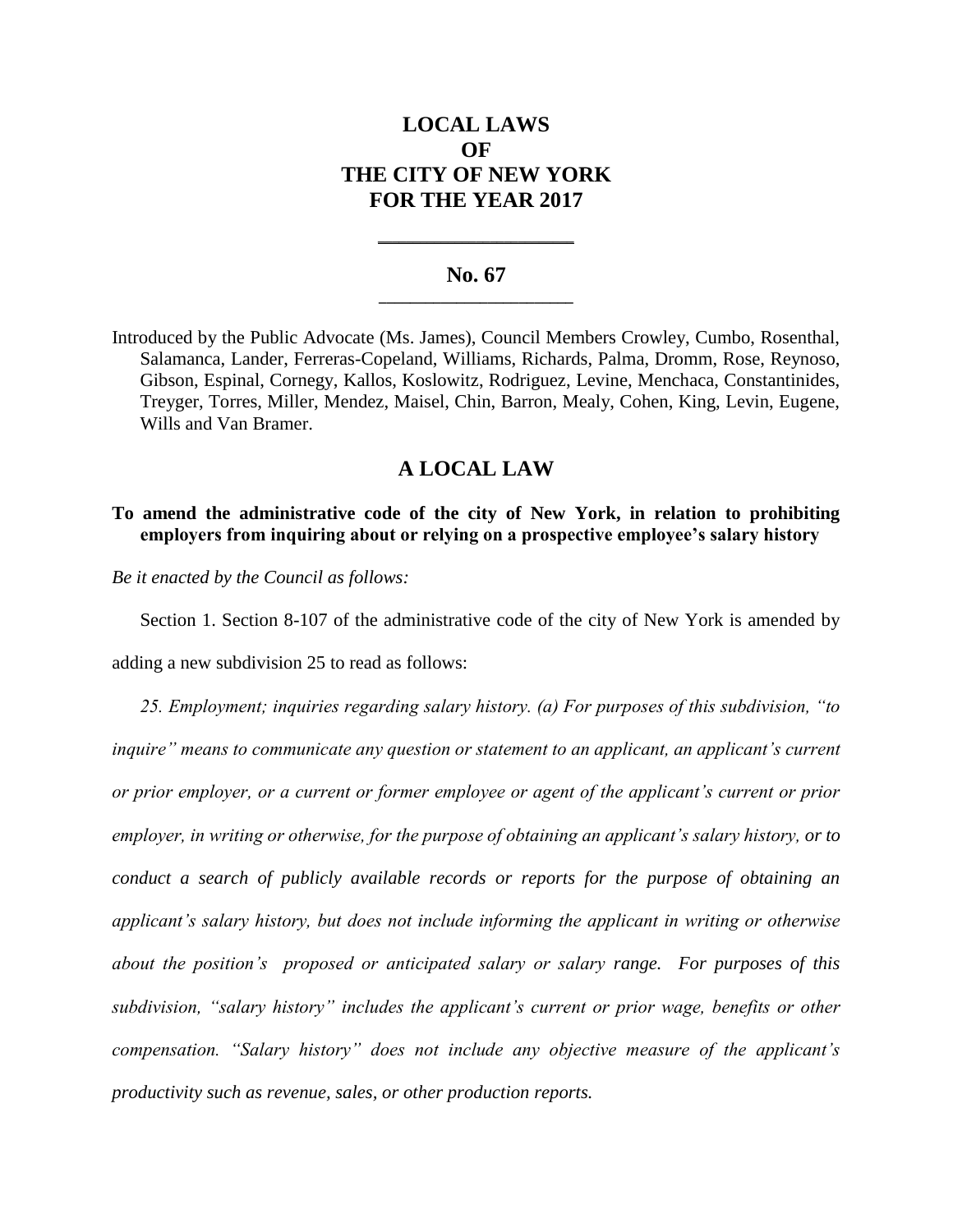*(b) Except as otherwise provided in this subdivision, it is an unlawful discriminatory practice for an employer, employment agency, or employee or agent thereof:*

*1. To inquire about the salary history of an applicant for employment; or* 

*2. To rely on the salary history of an applicant in determining the salary, benefits or other compensation for such applicant during the hiring process, including the negotiation of a contract.* 

*(c) Notwithstanding paragraph (b) of this subdivision, an employer, employment agency, or employee or agent thereof may, without inquiring about salary history, engage in discussion with the applicant about their expectations with respect to salary, benefits and other compensation, including but not limited to unvested equity or deferred compensation that an applicant would forfeit or have cancelled by virtue of the applicant's resignation from their current employer.* 

*(d) Notwithstanding subparagraph 2 of paragraph (b) of this subdivision, where an applicant voluntarily and without prompting discloses salary history to an employer, employment agency, or employee or agent thereof, such employer, employment agency, or employee or agent thereof may consider salary history in determining salary, benefits and other compensation for such applicant, and may verify such applicant's salary history.* 

*(e) This subdivision shall not apply to:* 

*(1) Any actions taken by an employer, employment agency, or employee or agent thereof pursuant to any federal, state or local law that specifically authorizes the disclosure or verification of salary history for employment purposes, or specifically requires knowledge of salary history to determine an employee's compensation;*

*(2) Applicants for internal transfer or promotion with their current employer;*